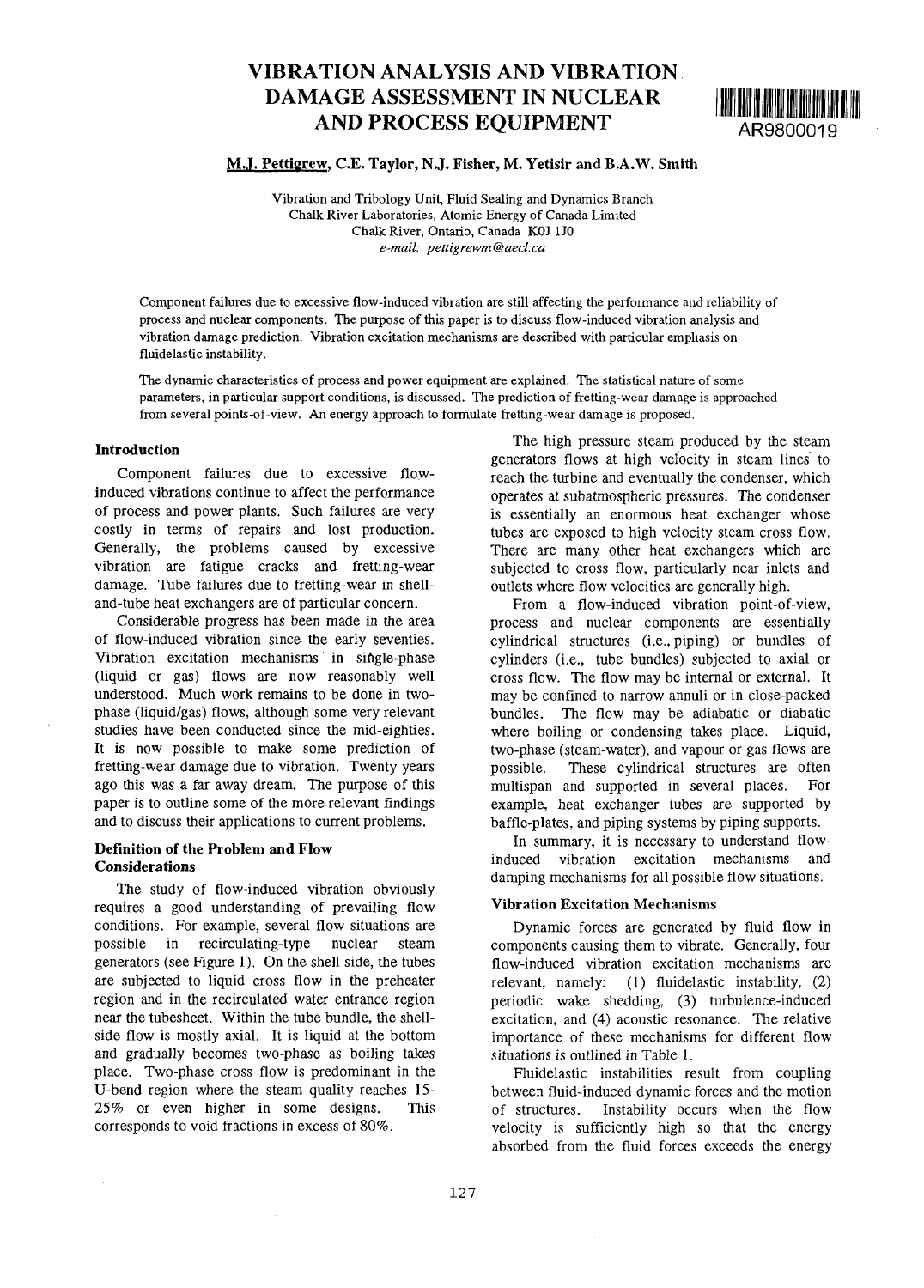dissipated by damping. Fluidelastic instability usually leads to excessive vibration amplitudes. The minimum velocity at which instability occurs is called the critical velocity for fluidelastic instability.

Huidelastic instability is usually not a problem in axial flow. The flexural rigidity of components such as piping is relatively large. Thus, flow velocities are normally much lower than those required for instability.

On the other hand, fluidelastic instability is the most important vibration excitation mechanism for tube bundles in cross flow. It is equally important for liquid, gas and two-phase cross flow. This will be discussed in more detail further in this paper.

Periodic wake shedding often occurs immediately downstream of structures subjected to cross flow. Periodic wake shedding generates periodic fluid forces. If the shedding frequency coincides with a natural frequency of the structure, resonance may occur. This may be a problem if the vibration response is large enough to control the mechanism of wake shedding. Then the periodic forces become spatially correlated to the mode shape and large vibration amplitudes may result.

For an isolated cylinder in cross flow, periodic wake shedding is a classical phenomenon called Karman vortex shedding. What happens in a closely packed bundle of cylinders is not so well understood. However, some periodic wake shedding resonances are possible in tube bundles, Pettigrew and Gorman (1981). In either case, excessive vibration amplitude can occur, particularly in liquid flows where the periodic forces generated are relatively large due to the high density of liquids. Conversely, large amplitudes due to wake shedding resonance are seldom a problem in gas cross flow except for high density gases. Periodic wake shedding is generally not a problem in two-phase flow except at very low void fractions (i.e.,  $\varepsilon_{\rm g}$  < 15%), Pettigrew and Taylor (1994).

Vibration excitation may be induced by turbulence. Turbulence can be generated locally by the fluid as it flows around the component of interest. This is called near-field excitation. Alternatively, farfield excitation can be generated by upstream components such as inlet nozzles, elbows and other piping elements. Turbulence-induced excitation generates random pressure fluctuations around the surface of components forcing them to vibrate. Turbulence-induced excitation is the principal vibration excitation mechanism in axial flow.

Turbulence-induced excitation is also important in .cross flow. While fluidelastic instability and periodic wake shedding may cause failure in a very short time, turbulence excitation may induce enough vibration response to cause long-term fretting-wear damage. Turbulence-induced excitation should be considered in both liquid and two-phase cross flow. Turbulence excitation can be very important near fluidelastic instability when the apparent damping becomes very small.

Acoustic resonance is possible in tube bundles subjected to gas cross flow. It occurs when the periodic wake shedding frequency coincides with the natural frequency of the acoustic cavity formed by the structures surrounding the tube bundle. The acoustic cavity resonance spatially correlates periodic wake shedding and causes intense acoustic noise, which can lead to severe structural damage.

Acoustic resonance can also occur in axial flow. Acoustic pressure pulsations originating from the pumps or acoustic noise generated by piping elements such as valves can promote acoustic resonance in a receptive section of the piping system. If the acoustic resonance frequency is close to that of the structure, large vibration amplitudes and damage may occur.

It is beyond the scope of this paper to discuss all the above vibration excitation mechanisms in detail. We shall concentrate instead on fluidelastic instability.

## Fluidelastic Instability in Cross Flow

Fluidelastic instability is by far the most important vibration mechanism for tube bundles subjected to cross flow. In our experience, most heat exchanger and steam generator tube vibration problems are related to fluidelastic instability. The topic of fluidelastic instability of tube bundles in single-phase cross flow has been reviewed fairly recently by Pettigrew and Taylor (1991). Fluidelastic instability is formulated in terms of a dimensionless flow velocity, Up/fD, and a dimensionless mass-damping parameter,  $2\pi\zeta m/\rho D^2$ . For the simple case of a tube bundle subjected to uniform flow over its entire length:

$$
U_{\rm pc} / fD = K (2\pi \zeta m / \rho D^2)^{1/2}
$$
 (1)

where f is the tube frequency in the fluid, m is the mass per unit length including the hydrodynamic mass,  $\zeta$  is the total damping ratio (structural and fluid damping),  $\rho$  is the fluid density,  $D$  is the tube diameter and  $U_{\text{pc}}$  is the threshold, or critical, velocity for fluidelastic instability. The instability constant, K, is obtained from the available experimental data as shown in Figure 2. As a simple practical design guideline, an instability constant  $K = 3.0$  is recommended for all tube bundle configurations in single-phase cross flow.

Fluidelastic instability is equally important in twophase cross flow and can be similarly formulated. However, in two-phase the nature of the flow regime can be very important. Flow regimes can be continuous (i.e., bubbly, spray, fog) or intermittant (i.e., slug, wavy). Flow regimes can drastically affect dynamic paramters such as hydrodynamics mass and damping. For example, Figure 3 shows the effect of void fraction on damping in two-phase cross-flow. An overview of the topic of two-phase flow-induced vibration was prepared recently by Pettigrew and Taylor (1994).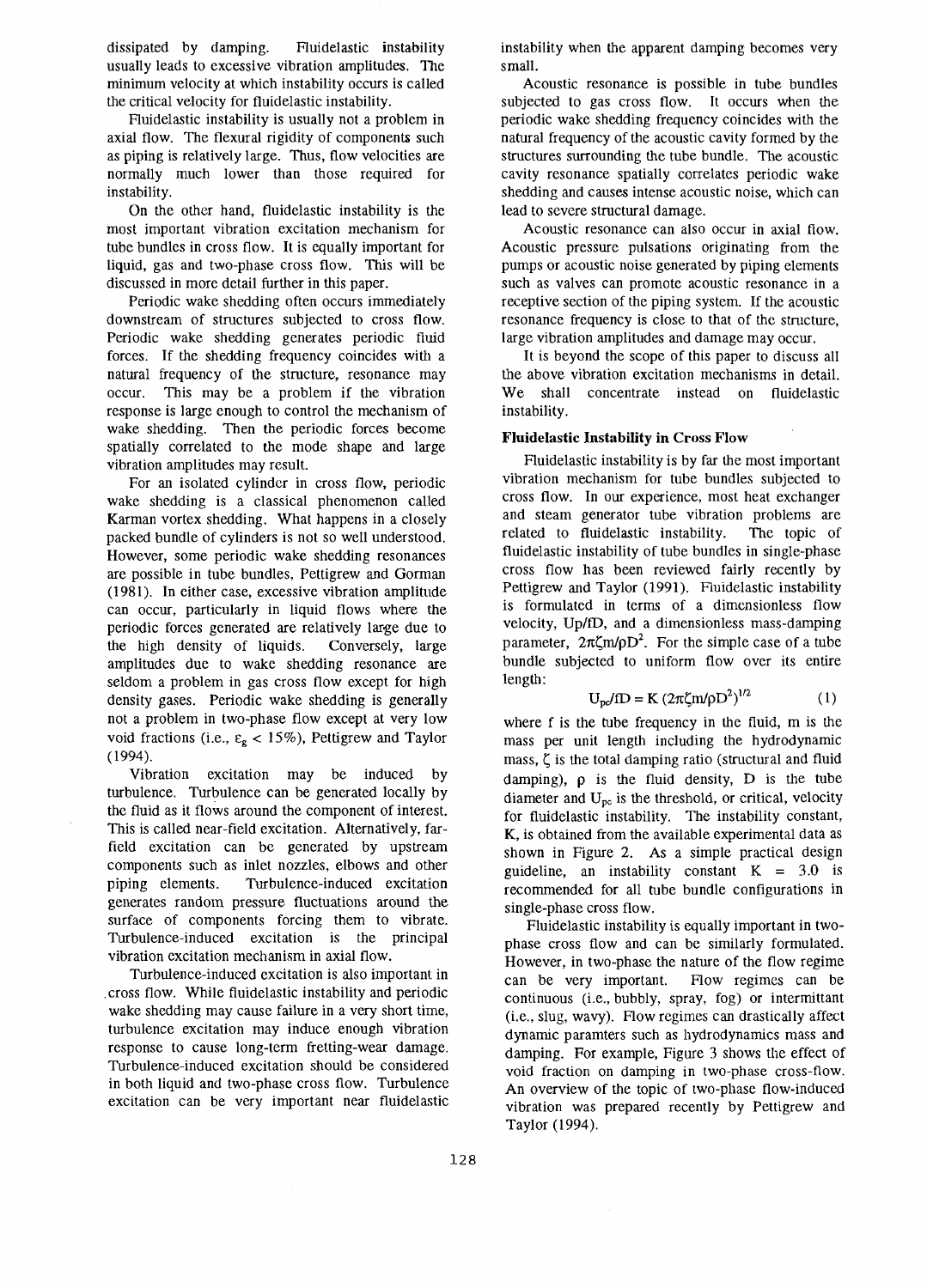## Dynamic Characteristics of Process and Nuclear Structures

The dynamic behaviour of process and nuclear structures is generally very complex. These structures often have ill-defined boundary conditions, and are non-linear because of necessary clearances at the supports. They are sometimes non-stationary and subjected to random excitation forces. They can only be defined in terms of both deterministic parameters such as diameter, length and fluid properties and statistical parameters such as straightness, alignment and contact forces at the supports.

For example, from a dynamic point-of-view, a nuclear steam generator is essentially a multitude (1000's) of multispan U-bend tubes supported by clearance-supports of more-or-less complex geometries. This is effectively a highly non-linear system because of the clearance between the tube and tube-supports. At a given support location, the tube may be typically: not touching the support, contacting lightly, or in contact with a significant preload depending of tube straightness, support alignment and hydraulic drag forces. Thus, the system is considerably ill-defined.

Furthermore, the tube contact loading at the support may change with time since hydrodynamic forces may vary due to thermal power changes, and tube straightness and alignment may be affected by thermal expansion. Crudding over time can also affect the tube loading conditions at the support. Thus, the system is also non-stationary.

The geometry of the support can be a further complication. For example, in a tri-lobar'broached hole there are twelve principal contact points, as shown in Figure 4. In a lattice bar type of support there are eight principal contact points. A large number of contact points increases the number of possible boundary conditions dramatically. Considering that there are some twenty supports along a steam generator tube, there may be some  $10^{30}$  different combinations of possible contact situations in a given steam generator, as shown in Figure 5. It is obviously impossible to analyse all of these tube contact combinations. The approach taken is to model a statistically representative sample of the population of contact combinations. This is done for example to predict the effect on fretting-wear damage of increasing the clearance between tube and tubesupports. Enlarged diametrical clearances may result from chemical cleaning or from manufacturing difficulties.

The dynamic behaviour of several other components such as piping systems could be similarly described. These components can either be analysed using a statistical approach or by understanding the dynamic behaviour within the bounding limits of the dynamic parameters as discussed later.

## Fretting-Wear Damage Prediction

Fretting-wear damage usually occurs between a vibrating structure and its supports. It is related to the dynamic interaction within the supports. The dynamic interaction within the supports. dynamic interaction between structure and supports is conveniently formulated in terms of a parameter called "work-rate", W. The work-rate is simply the integral of the product of the contact force, F(t), times the sliding distance, S, per unit time, or:

$$
\dot{W} = \frac{1}{T} \int_{0}^{T} F(t) \cdot |S| dt
$$
 (2)

The fretting-wear damage volume rate,  $\dot{V}$ , can be calculated from:

$$
\dot{\mathbf{V}} = \mathbf{K}_{\mathbf{w}} \times \dot{\mathbf{W}} \tag{3}
$$

where K<sub>w</sub> is a wear coefficient obtained experimentally.

To predict fretting-wear damage it is necessary to evaluate the work-rate at every support location. The work-rate can be measured experimentally or calculated with a time domain computer model such as the VIBIC code, Fisher et al. (1992). VIBIC simulates the vibration response of multispan structures, and, in particular, the dynamic interaction between structure and support which yields the workrate. VIBIC can model deterministic fluid forces and random turbulence excitation, and realistic support geometry with appropriate contact forces.

The approach has been validated in several benchmark tests where the work-rate was measured experimentally and compared against model predictions. For example, the dynamic interaction between a nuclear fuel element and a section of fuel channel was measured for the configuration shown in Figure 6, Fisher et al. (1996). The work-rate measurements are compared to prediction in Figure 7. The agreement between measured and predicted work-rate is reasonably good. In this figure the workrate results are presented as a function of gap or preload at the point of contact. Obviously when the clearance gap is larger than the maximum vibration amplitude, there is no interaction and the work-rate is equal to zero. At the other extreme when the friction force due to the preload is sufficient to prevent motion, there is little work-rate. Work-rate appears maximum when the preload or clearance gap is very small. The above is illustrated in terms of the fuel element motion relative to the fuel channel in Figure 8. For this particular case, which simulated turbulence excitation under normal condition, the work-rate was very low being less than 0.1 mW. Thus, little fretting-wear damage would occur for this fuel element configuration. We found that excitation forces four times larger, resulting in work-rates in excess of 1 mW, would be required to cause unacceptable fretting-wear damage in these fuel channels based on a fretting-wear coefficient  $K_w \sim 2000 \times 10^{-15} (1/Pa)$  for zirconium alloys.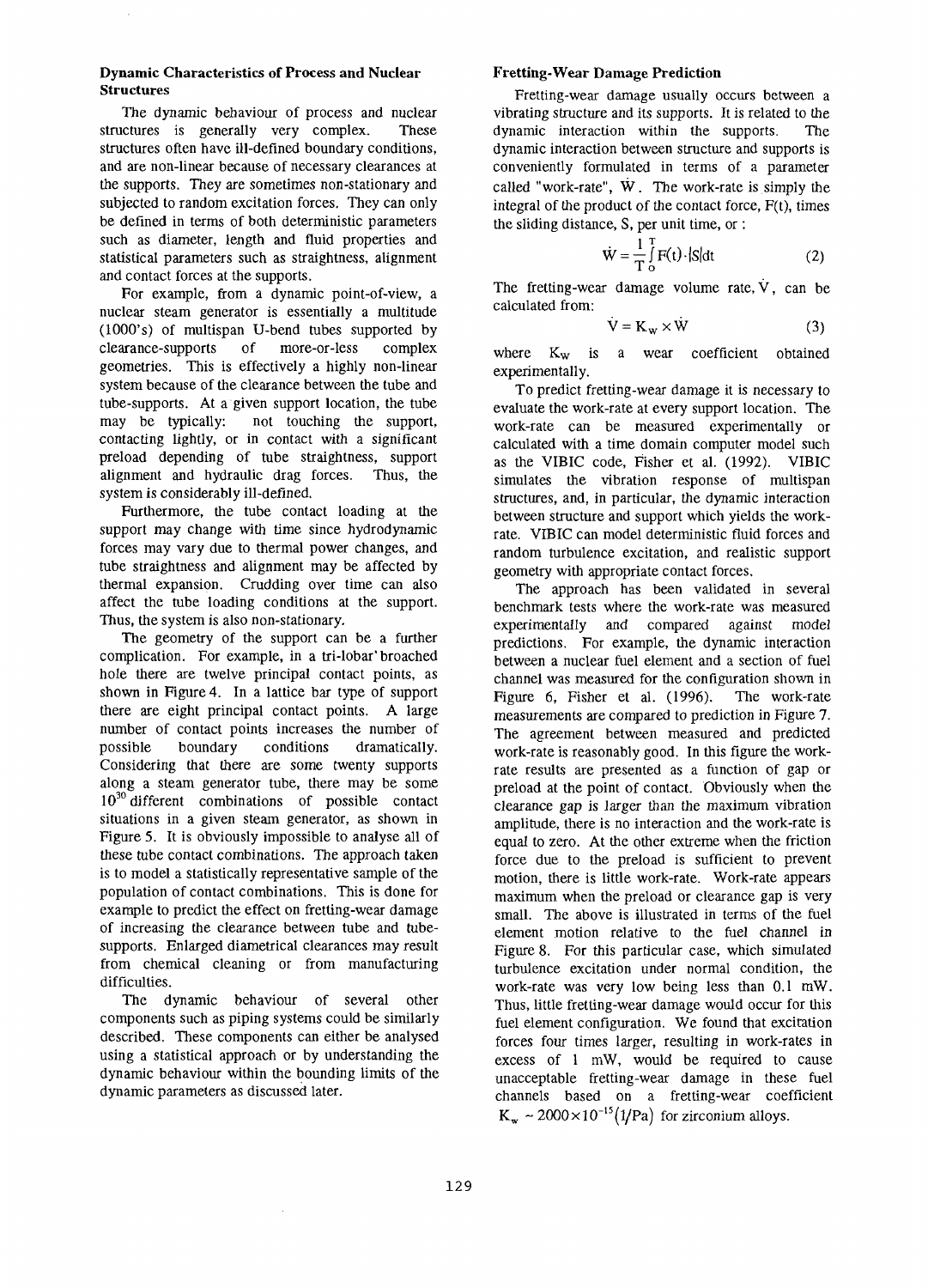Fretting-wear coefficients for heat exchanger materials are generally much lower, being typically 40 x 10-15(l/Pa), Fisher et al. (1994). For example, we can predict tube wear depth quite simply for a well designed heat exchanger where the work-rate is not expected to exceed 5 mW. Assuming continuous and uniform wear around a tube of diameter,  $D = 20$  mm, wall thickness,  $w = 1.0$  mm and a support of thickness,  $L = 15$  mm, we can show that the fretting-wear damage would amount to a  $~20\%$ wall reduction after 40 years of operation. Of course, this is a conservative estimate, since fretting-wear damage does not necessarily occur continuously. However, the above calculations show that a maximum of 5 mW would be a reasonable design guideline to prevent fretting-wear problems in many heat exchangers.

Work-rate is effectively mechanical energy at the support or more precisely mechanical power dissipated by the dynamic interaction between structure and support. In summary, an energy approach to understand and quantify fretting-wear is emerging.

## **Fretting-Wear: An Energy Approach**

As already discussed, the dynamic interaction between a structure and its supports and, consequently, fretting-wear damage are conveniently formulated in terms of the work-rate parameter. The work-rate, being simply the integral of the contact force times the sliding distance per unit time, is essentially a measure of mechanical energy or power dissipated at the supports.

In air or gases, the energy absorbed by the structure from the fluid, the structure vibration energy, vibration damping energy, the energy dissipated at the supports and fretting-wear damage are all directly related. In liquids, the vibration energy is also dissipated by viscous damping between structure and fluid and by squeeze-film damping at the supports. Only the vibration energy dissipated through contact forces and sliding causes frettingwear damage at the supports. On the whole there is an energy balance and fretting-wear damage should be related to the vibration energy in the structure.

An experimental program was conducted to understand damping of multispan heat exchanger tubes, Taylor et al. (1997). A single heat exchanger tube, clamped at one end and supported at intermediate locations by three realistic supports, was used in these experiments. The supports were fully instrumented to measure work-rate. The tube was excited by random vibration and the energy input was also measured.

An energy approach was used to investigate damping in this program. In these experiments, the energy dissipated at each support was measured in the form of a shear work-rate. The shear work-rate is defined as the integral of the shear or sliding force times the sliding distance per unit time. The sodefined shear work-rate is identical to the mechanical energy dissipated by friction at the supports. The vibration excitation energy was similarly measured in the form of an input work-rate. In this case, the work-rate is defined as the average mechanical power the shaker provides to the test tube.

In air, we found that the excitation energy was approximately equal to the sum of the mechanical energies dissipated at the supports as shown in Figure 9a. We found similar results in water. However, the energy dissipated through viscous damping between tube and fluid had to be taken into account separately since it is not measured as workrate at the supports. The total dissipated work-rate is remarkably close to the input work-rate as shown in Figure 9b. Although energy conservation is not surprising, it was very interesting to observe it probably for the first time, in multispan heat exchanger tubes.

In summary, vibration excitation energy, workrate dissipated at the supports and fretting-wear damage are all related because there must be an overall energy balance. Thus, it may be possible to predict fretting-wear damage directly from energy considerations.

## **Proposed Fretting-Wear Damage Criterion**

A simplified fretting-wear damage criterion based on heat exchanger tube vibration response is discussed in this section. Normally, multispan heat exchanger tubes are clamped at the tubesheet and supported at several locations by clearance bafflesupports. As we have already discussed, this type of problem requires a time domain non-linear simulation to model the details of the dynamic interaction between tube and support. Many of the parameters governing the vibration response of multi-span tubes are well defined such as tube diameter, span length, flexural rigidity and vibration excitation forces. On the other hand, the boundary conditions at the supports are ill-defined. The tube can contact at a number of possible locations around a support. The contact force or preload depends on some deterministic factors such as thermal distortion and hydraulic drag forces, but also on statistical parameters such as tube straightness and support alignment. The point is that there are many possible boundary conditions at the supports ranging from maximum preload to a variety of clearances. This type of problem can be handled statistically by doing an ensemble of calculations on a sample of the population of possible boundary conditions.

Fortunately, the boundary conditions vary within a limited range of preloads, typically  $0$  to  $10 \text{ N}$ , and clearances, say 0 to 0.2 mm. The possible contact locations at the support are also within the range allowed by support geometry. The end result is that the ensemble of simulations predicting the dynamic interaction and work-rate between tubes and supports are also within a reasonably well-defined range for a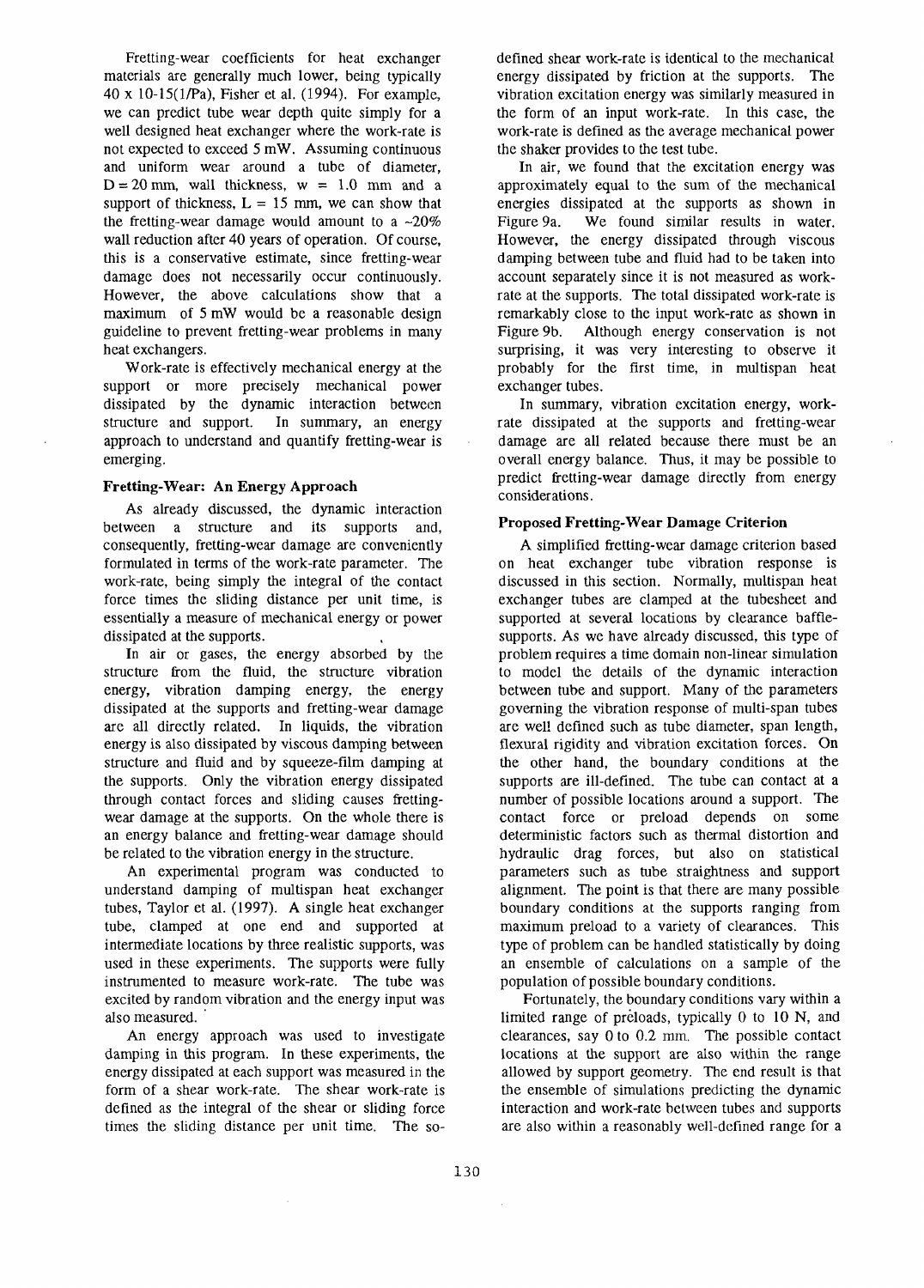given multispan heat exchanger tube. The range is largely dependent on the statistical part of the problem, that is the boundary conditions at the support. On the other hand, the average value of work-rate is largely dependent on the deterministic parameters. This suggests the possibility of predicting the average value of work-rate directly from the deterministic parameters. As already stated, work-rate is contact force times sliding distance. Sliding distance must be related to vibration amplitude and frequency, and contact forces must also be related to amplitude and frequency and also tube mass.

The above idea is further supported by the energy balance concept discussed in the previous section. Work-rate and fretting-wear damage are directly related to the mechanical vibration energy in the structure.

Yetisir et al. (1997) show that the vibration energy per unit time or mechanical power, P, of a one-span uniform structure vibrating in the  $i<sup>th</sup>$  mode may be formulated by:

$$
P = 16\pi^3 mL f_i^3 \overline{Y^2} \zeta_i \tag{4}
$$

where m is the mass per unit length, L is the structure length,  $Y^2$  is the mean-square maximum vibration response, and  $f_i$  and  $\zeta_i$  are the natural frequency and damping ratio in the  $i<sup>th</sup>$  mode respectively. For a multispan heat exchanger tube with  $N_s$  spans vibrating in two orthogonal directions, the total mechanical power,  $P_T$ , would become:

$$
P_T = 32\pi^3 N_s m L f_i^3 Y^2 \zeta_i \qquad (5)
$$

Equation 5 shows that the total power due to vibration response is governed by frequency, mass, span length, number of spans and vibration response. Generally, we find that the dominant vibration frequency of a tube with clearance-supports is roughly the same as that with idealized pin-supports. Thus, Equation 5 could be applied in an approximate way to clearance-supports. The tube vibration energy is dissipated partly by viscous damping but mostly at the support in the form of work-rate. Thus, for a typical multi-span heat exchanger tube with  $N_s$  spans and  $N_s$ -1 supports, an upper bound expression for the work-rate,  $W_u$ , at one support may be written as:

$$
\dot{W}_{u} = 32\pi^{3} \frac{N_{s}}{(N_{s}-1)} mL f_{i}^{3} \overline{Y^{2}} \zeta_{i}
$$
 (6)

Based on Equation 6 a simplified expression to predict work-rate should emerge.

Yetisir et al. (1997) conducted thousands of workrate calculations on realistic heat exchanger tube configurations to confirm the form of Equation 6. The simulations were done using the VIBIC code. The parameters that were investigated were, number of spans, excitation levels, support clearances, preload at the supports, tube flexural rigidity, mass per unit length, span length, modal damping, etc. The results were compared to those obtained with

Equation 6 in Figures 10a and 10b for two- and fivespan heat exchanger tubes respectively. The agreement between VIBIC simulations and the simple calculations using the proposed criterion was remarkably good being within a factor of  $\pm 2$ . The range reflects the statistical aspect of this problem and, in particular, the effect of the statistical parameters governing the boundary conditions at the supports. The exponents of the parameters in Equation 6 were found to be a best fit to the data from the simulations. The proposed criterion was tested for a frequency range of 8 to 136 Hz, maximum vibration amplitude range of  $7$  to 1860  $\mu$ m, span-length range of 0.5 to 2.0 m, mass per unit length range of 0.3 to 1.2 kg/m and a damping ratio range of 0.01 to 0.05. The calculated work-rate varied from 0.08 to 65 mW, which encompasses most heat exchanger situations.

In summary, the proposed criterion to predict fretting-wear damage appears very promising. It may provide an alternative to comprehensive time-domain simulations for simple cases of multispan heat exchanger tubes.

## Concluding Remarks

Most of the current knowledge in flow-induced vibration was developed in the last thirty years. While much progress has been accomplished to understand flow-induced vibration mechanisms, there are still some important areas requiring further attention. One such area is two-phase flow-induced vibration and in particular the effect of two-phase flow regime. Another promising area is the prediction of fretting-damage. However, most flowinduced vibration problems can now be avoided by proper analysis at the design stage.

### References

- 1. Fisher, N.J., Tromp, J.H. and Smith, B.A.W., 1996, "Measurement of Dynamic Interaction between a Vibrating Fuel Element and its Support", Proceedings, ASME-PVP Flow-Induced Vibration Symposium, Montreal, Canada, July 21-26, PVP-Vol. 328, pp. 271- 283.
- 2. Fisher, N.J., Chow, A.B. and Weckwerth, M.K., 1994, "Experimental Fretting-Wear Studies of Steam Generator Materials", Proceedings of the ASME-PVP Conference, Minneapolis, USA, June 19-23, ASME Publication PVP-Vol. 273: Flow-Induced Vibration 1994, pp. 241-255.
- 3. Fisher, N.J., Ing, J.G., Pettigrew, M.J. and Rogers, R.J., 1992, "Tube-to-Support Dynamic Interaction for a Multispan Steam Generator Tube", Proceedings of ASME International Symposium on Flow-Induced Vibration and Noise, Anaheim, California, November 8-13, Vol. 2, pp. 301-316.
- 4. Pettigrew, M.J. and Taylor, C.E., 1994, "Two-Phase Flow-Induced Vibration: An Overview", ASME Journal of Pressure Vessel Technology, Vol. 116, No. 3, pp. 233-253.
- 5. Pettigrew, MJ. and Taylor, C.E., 1991, "Fluideiastic Instability of Heat Exchanger Tube Bundles: Review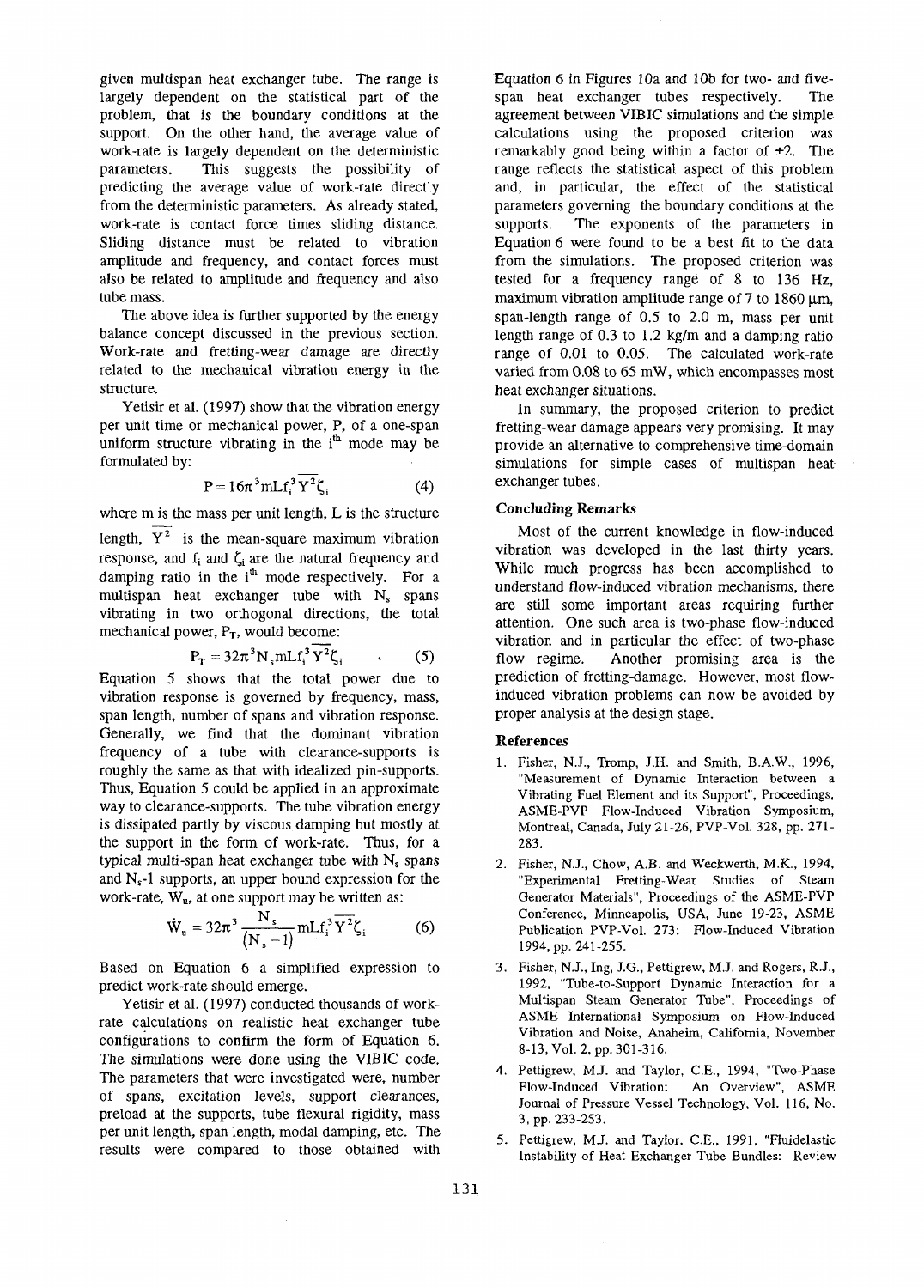and Design Recommendations", ASME Journal of Pressure Vessel Technology, Vol. 113, No. 2, pp. 242- 256.

- 6. Pettigrew, MJ. and Gorman, D.J., 1981, "Vibration and Heat Exchanger Tube Bundles in Liquid and Two-Phase Cross Flow", Proceedings of the ASME Pressure Vessel and Piping Conference, San Francisco, California, 1980 August, ASME Publication PVP, Vol. 52, pp. 89-110.
- 7. Taylor, C.E., Pettigrew, M.J., Dickinson, T.J., Currie, I.G. and Vidalou, P., 1997, "Vibration Damping in Multispan Heat Exchanger Tubes", Paper No. 176, FSI, AE & FIV+N Symposium, ASME International Engineering Congress, Dallas, Texas, November.
- 8. Yetisir, M., McKerrow, E. and Pettigrew, M.J., 1997, "Fretting-Wear Damage of Heat Exchanger Tubes: A Proposed Damage Criterion Based on Tube Vibration Response", Paper No. 178, FSI, AE & FIV+N<br>Symposium, ASME International Engineering Symposium, ASME International Engineering Congress, Dallas, Texas, November.

## Acknowledgements

This work was largely supported by Atomic Energy of Canada Limited (AECL) and by the CANDU Owners Group (COG). Many people have contributed to this effort including colleagues from industry and universities.

| Flow              | Fluidelastic             | Periodic                 | Turbulence   | Acoustic                 |
|-------------------|--------------------------|--------------------------|--------------|--------------------------|
| situation         | instability<br>$\bullet$ | shedding                 | excitation   | resonance                |
| <b>Axial flow</b> |                          |                          |              |                          |
| Internal          |                          |                          |              |                          |
| Liquid            | *                        | $\overline{\phantom{a}}$ | $***$        | ***                      |
| Gas               | $\ast$                   |                          | *            | $***$                    |
| Two-phase         | $\ast$                   |                          | $***$        | $\ast$                   |
| External          |                          |                          |              |                          |
| Liquid            | $**$                     | $\blacksquare$           | $***$        | ***                      |
| Gas               | $\ast$                   |                          | $\ast$       | $***$                    |
| Two-phase         | $\ast$                   |                          | $\ast\ast$   | $\ast$                   |
| <b>Cross flow</b> |                          |                          |              |                          |
| Single Cylinders  |                          |                          |              |                          |
| Liquid            | -                        | ***                      | $***$        | $\ast$                   |
| Gas               |                          | $\ast\ast$               | $\ast$       | $\ast$                   |
| Two-Phase         | $\overline{\phantom{0}}$ | $\ast$                   | $***$        |                          |
| Tube Bundle       |                          |                          |              |                          |
| Liquid            | $***$                    | $**$                     | $\ast\ast$   | $\ast$                   |
| Gas               | $***$                    | $\ast$                   | $\ast$       | $***$                    |
| Two-phase         | $***$                    | $\ast$                   | $\star\star$ | $\overline{\phantom{a}}$ |

# TABLE 1: VIBRATION EXCITATION MECHANISMS

\*\*\*Most important \*\*\*Should be considered \*Less likely

-Does not apply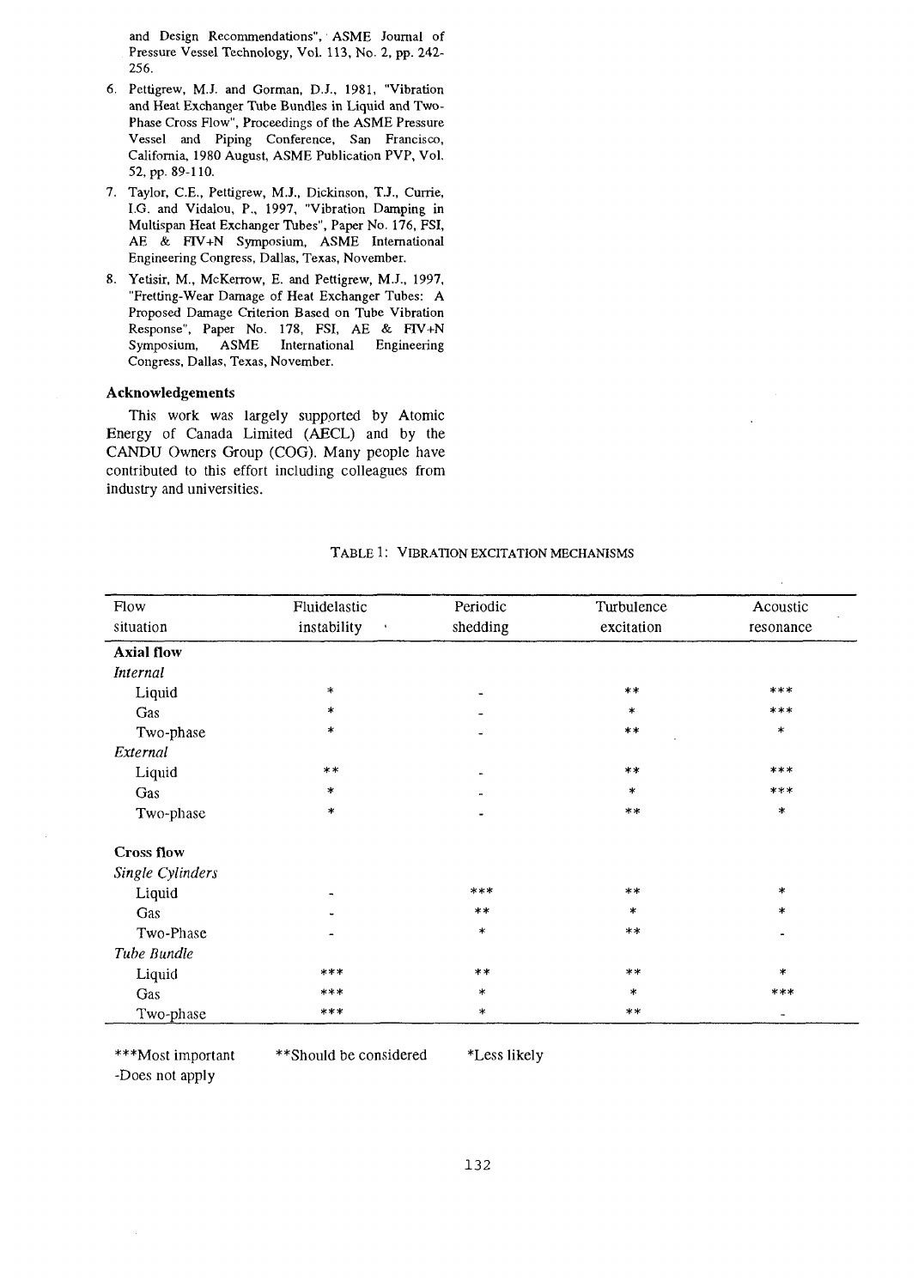

*Figure 1: Typical Nuclear Steam Generator*



*Figure 2: Summary of Fluidelastic Instability Data in Single-Phase Cross Flow*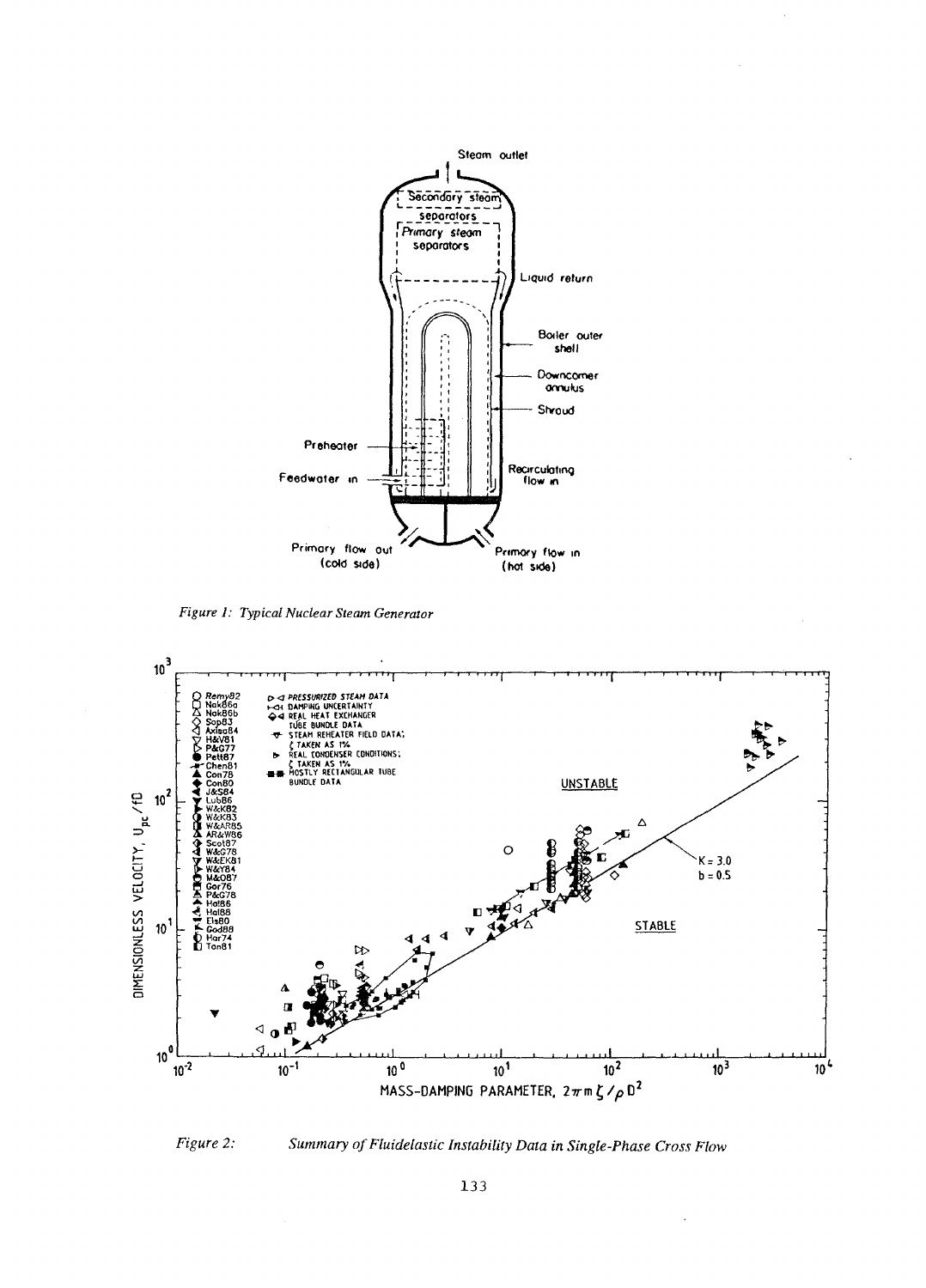

*Figure 3: Available Damping Data in the form of Normalized Two-Phase Damping Ratios Showing the Effect of Void Fraction*



*Figure 4: Complex Tube-Support Geometry: Possible Contact Points*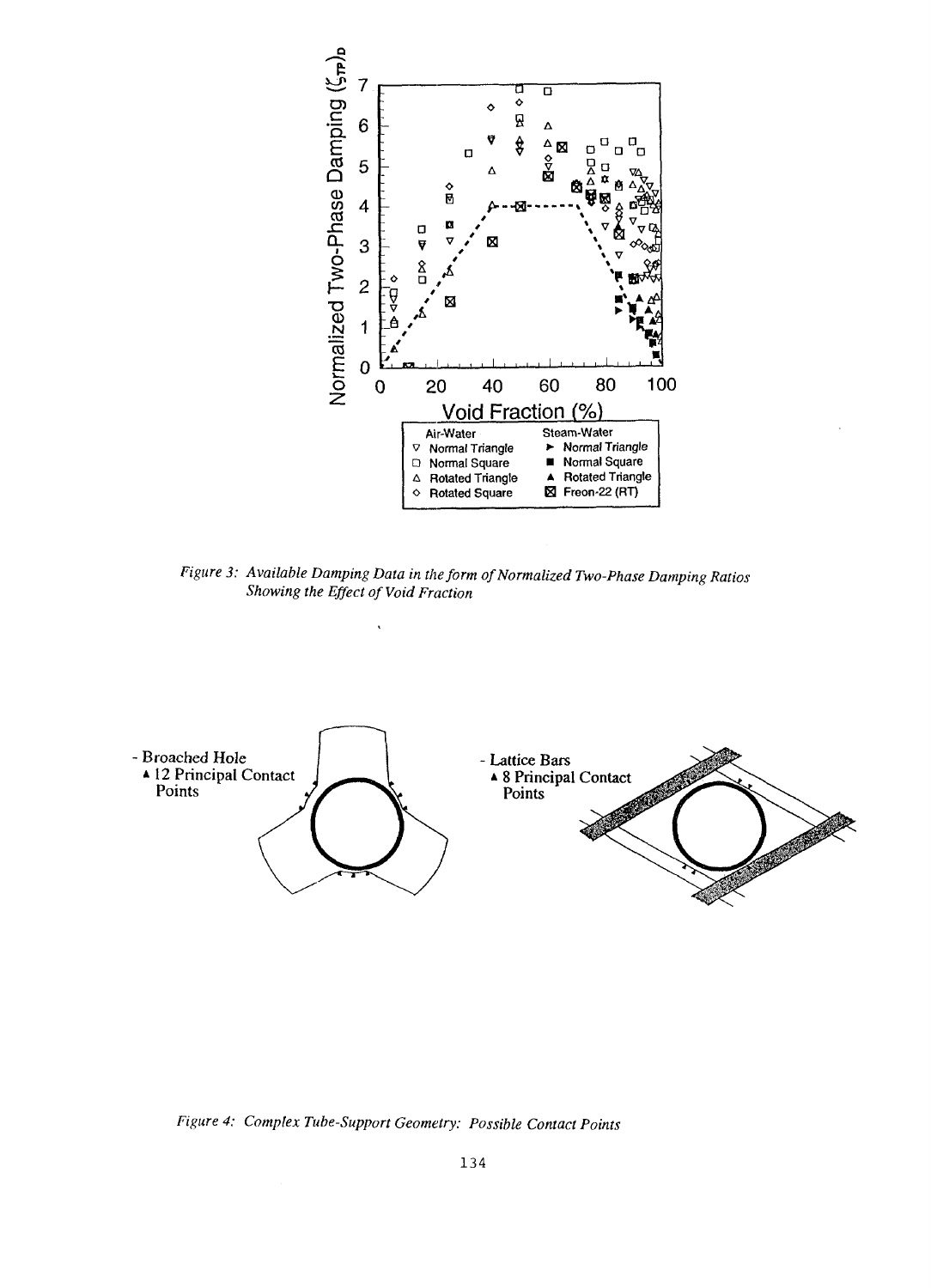- Contact Points: 12 possibilities
- Eccentricity/Preload: 3 possibilities
- 20 Supports

TOTAL:  $(12 \times 3)^{20} = 13 \times 10^{30}$ possibilities



*Figure 5: Steam Generator Tube and Support Contact Combinations*



*Figure 6: Model of Fuel Element Bearing Pad and Fuel Channel Contact*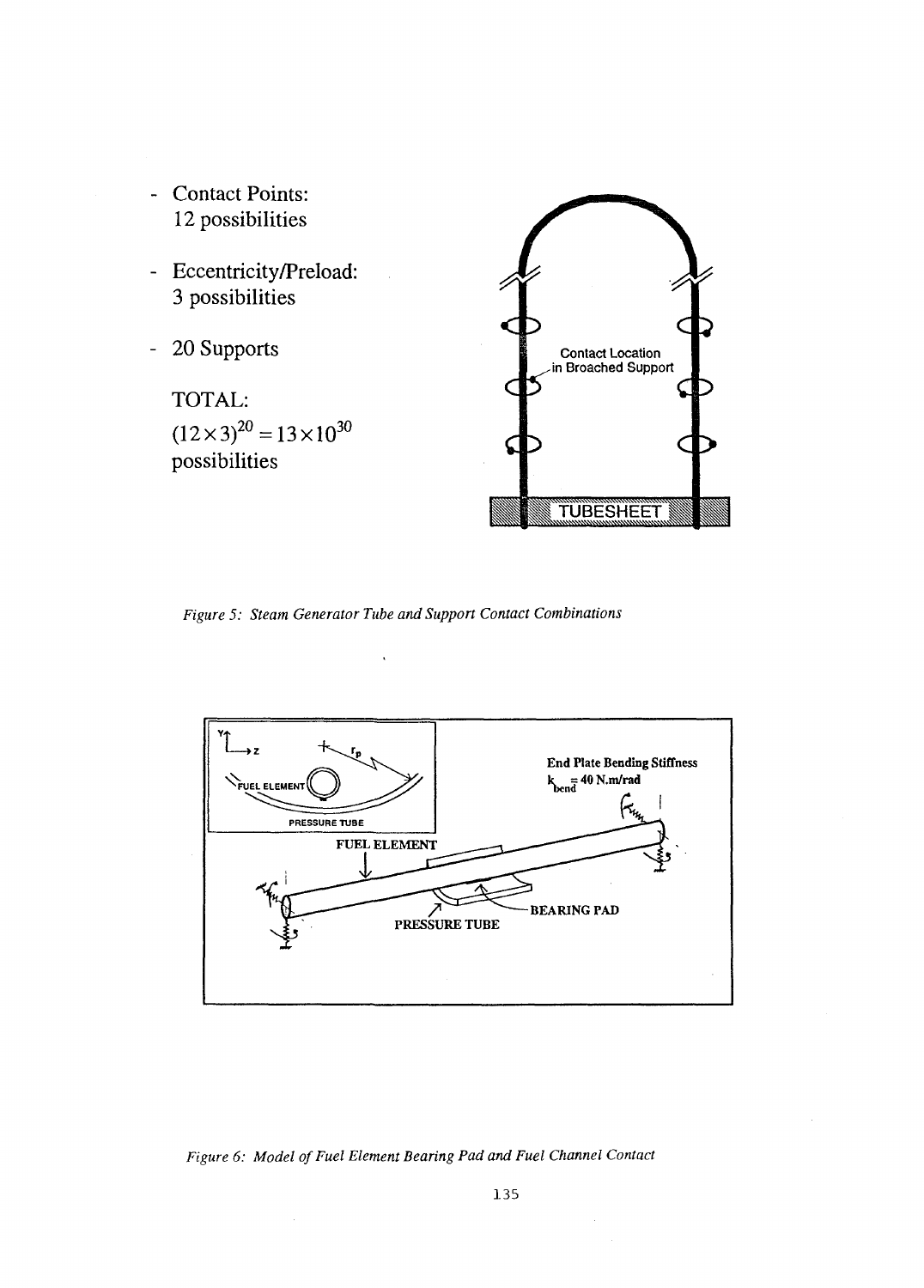

*Figure 8: Effect of Clearance or Preload on Dynamic Interaction Between Fuel Element and Fuel Channel*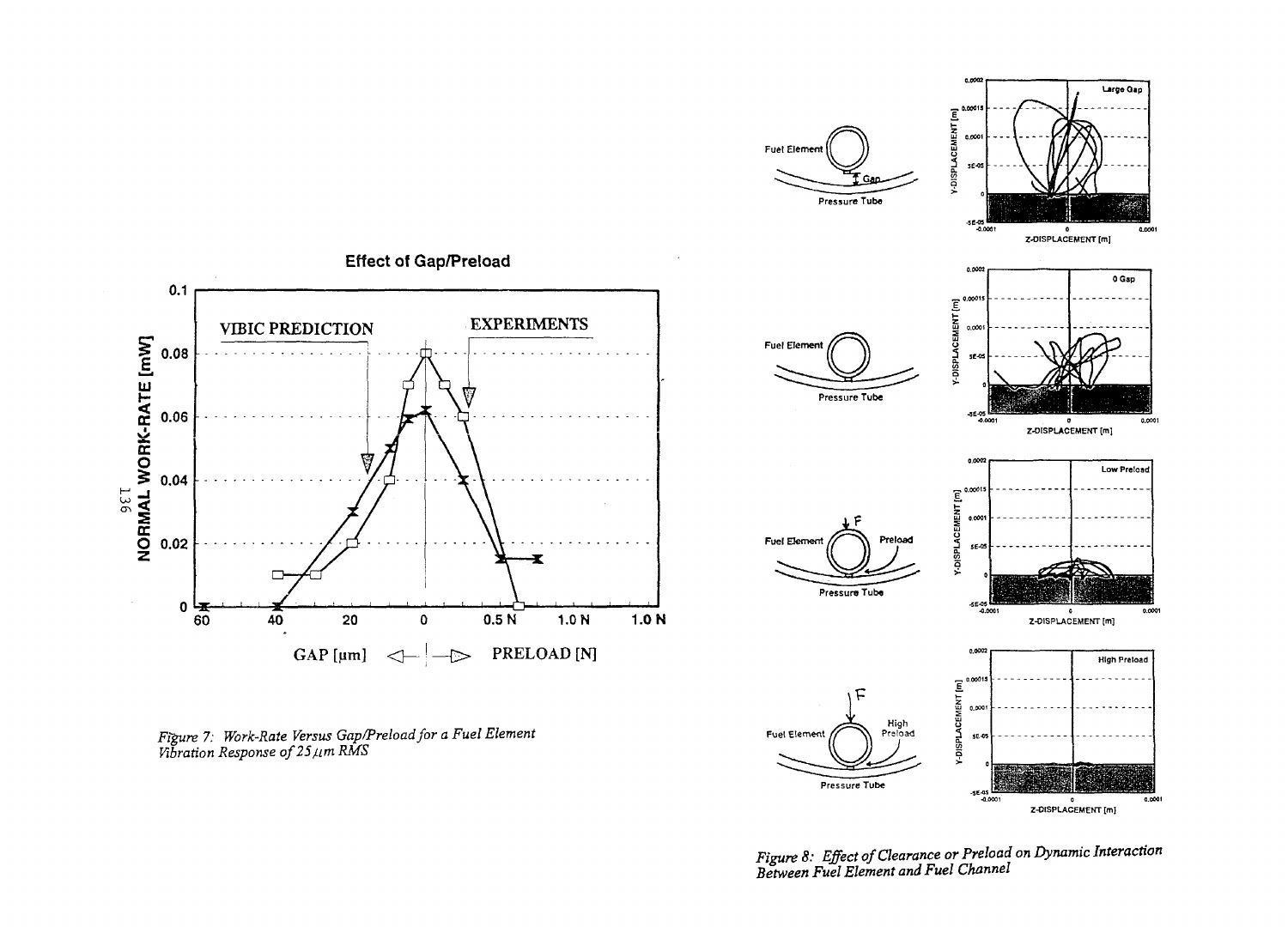

*Figure 9: Input and Dissipated Work-Rates for Multispan Heat Exchanger Tube Tests*